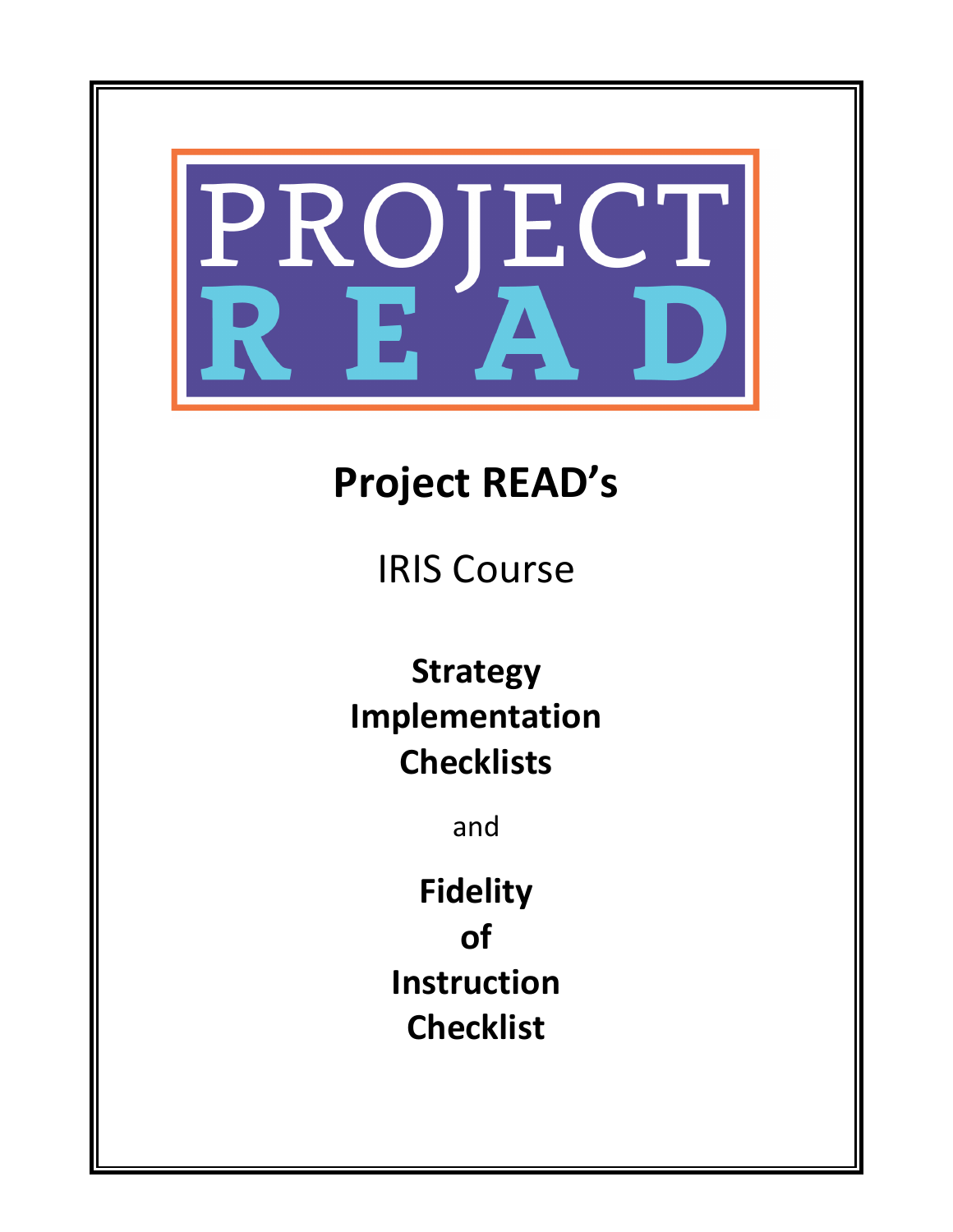# **Table of Contents**

## **Project READ's IRIS Course**

| Overview of Project READ's IRIS Course |  |
|----------------------------------------|--|
|----------------------------------------|--|

## **Strategy Implementation Checklists**

| Criteria for Choosing a Strategy                               | 4  |
|----------------------------------------------------------------|----|
| Guidance for Completing the Strategy Implementation Checklists | 5. |
| Collaborative Strategic Reading (CSR) Checklist                | 6  |
| Frayer Model Graphic Organizer Checklist                       | 8  |
| <b>Self-Generated Questions Checklist</b>                      | 10 |
| <b>Possible Sentences Checklist</b>                            | 12 |
| <b>Anticipation-Reaction Guides Checklist</b>                  | 14 |

## **Fidelity of Instruction Checklist**

| Using the Fidelity of Instruction Checklist         | 16. |
|-----------------------------------------------------|-----|
| Fidelity of Instruction Checklist (FIC):            |     |
| Teaching Reading in the Middle School Content Areas |     |

Project READ is a California Department of Education, Special Education Division project funded through a federal competitively-awarded State Personnel Development Grant to California (#H323A120019) provided from the U.S. Department of Education Part D of the Individuals with Disabilities Education act (IDEA), Office of Special Education Programs (OSEP). Opinions expressed herein are those of the authors and do not necessarily represent the position of the U.S. Department of Education.

Please contact projectread@caspdg.org with any questions.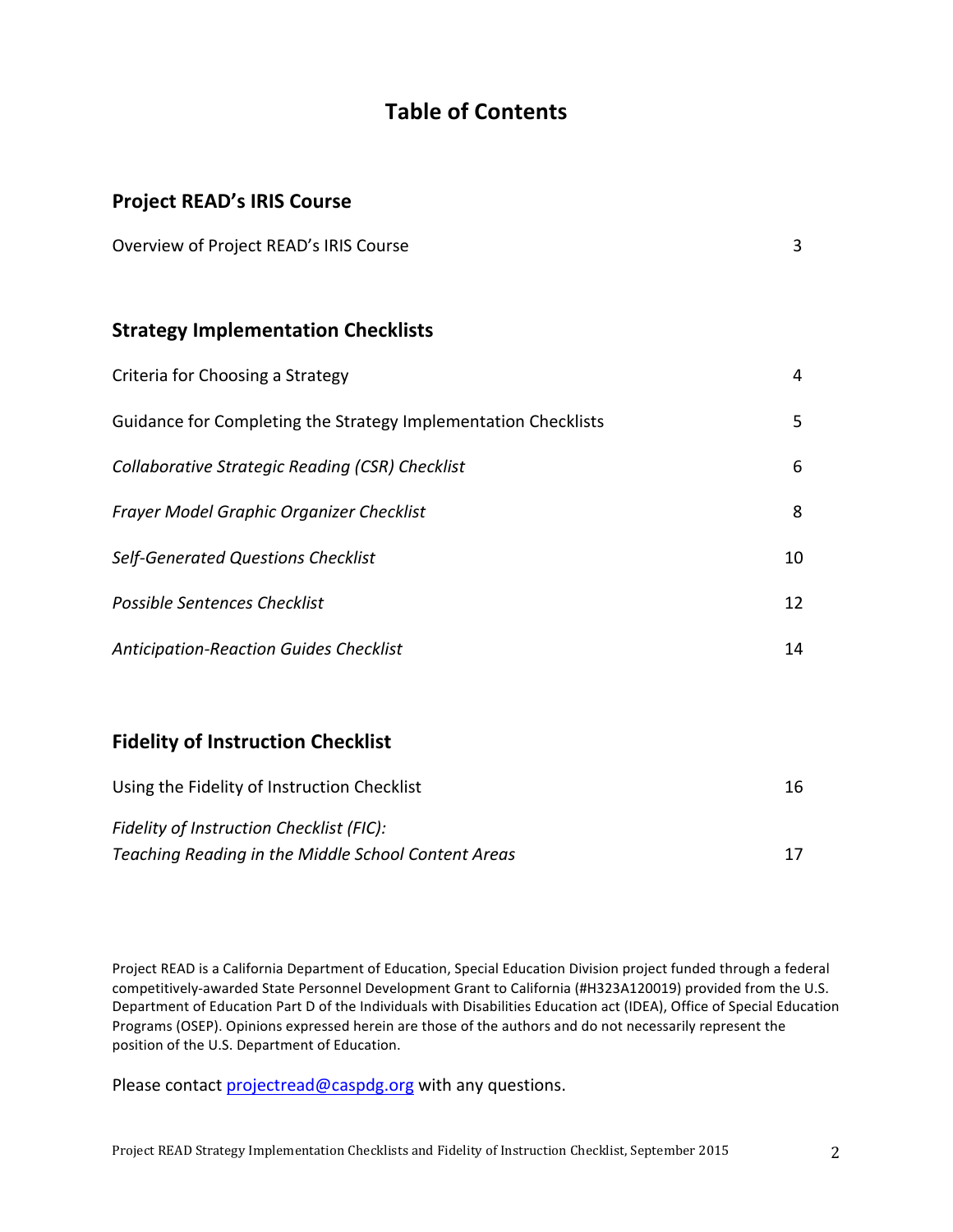## **Project READ's IRIS Course**

California's Project READ for middle schools is dedicated to increasing student reading and English Language Arts outcomes through teacher and leader professional development, parent and family support, and adaptive technology.

Project READ has partnered with the IRIS Center to develop and deliver a course presenting reading instructional strategies and skills applicable to struggling readers in middle schools. These strategies and skills address academic vocabulary development and multisyllabic decoding. In addition, emphasis is on applying reading comprehension strategies using content-area texts and working together in small groups. Select teachers and administrators from each school site complete this course.

The IRIS course consists of the completion of three online modules, participation in two half-day, on-site follow-up trainings, and on-site coaching. The three modules include:

- *CSR: A Reading Comprehension Strategy* http://iris.peabody.vanderbilt.edu/module/csr/ In CSR, students work together in small groups to apply comprehension strategies as they read text from a content area, such as social studies or science.
- Secondary Reading Instruction (Part 1): Teaching Vocabulary and Comprehension in the *Content+Areas*

http://iris.peabody.vanderbilt.edu/module/sec-rdng/

Teachers learn strategies for incorporating vocabulary and reading comprehension skills instruction into content-area lessons—including through the use of Graphic Organizers.

• Secondary Reading Instruction (Part 2): Deepening Middle School Content-Area Learning with *Vocabulary+and+Comprehension+Strategies* http://iris.peabody.vanderbilt.edu/module/sec-rdng2/

This module focuses on the potential sources of reading difficulty in the middle grades and

examples of strategies that can support students' reading comprehension and content-area learning. The strategies presented are also designed to support implementation of the Common Core State Standards (CCSS) in English language arts, history/social studies, and science.

Following completion of the online modules, the Site Coach provides two follow-up half-day trainings at the school site on the implementation of the reading instruction strategies and skills. At each training, each teacher selects a strategy to implement in a future lesson in his or her classroom. The Site Coach and/or Lead Administrator then visits during the lesson, using the appropriate strategy checklist to take notes and facilitate a reflective conversation with the teacher following the lesson. The strategy checklists are also excellent tools to support teachers in planning their lessons to ensure all the key elements of the strategy are included.

Once a teacher has completed the IRIS Course, the focus shifts to supporting teachers in incorporating vocabulary and comprehension instruction into their lessons in general. The *Fidelity of Instruction Checklist (FIC)* is used by teachers, Site Coaches, and Lead Administrators as a tool for lesson planning, ongoing classroom visits, reflective conversations, and coaching support in utilizing the new practices.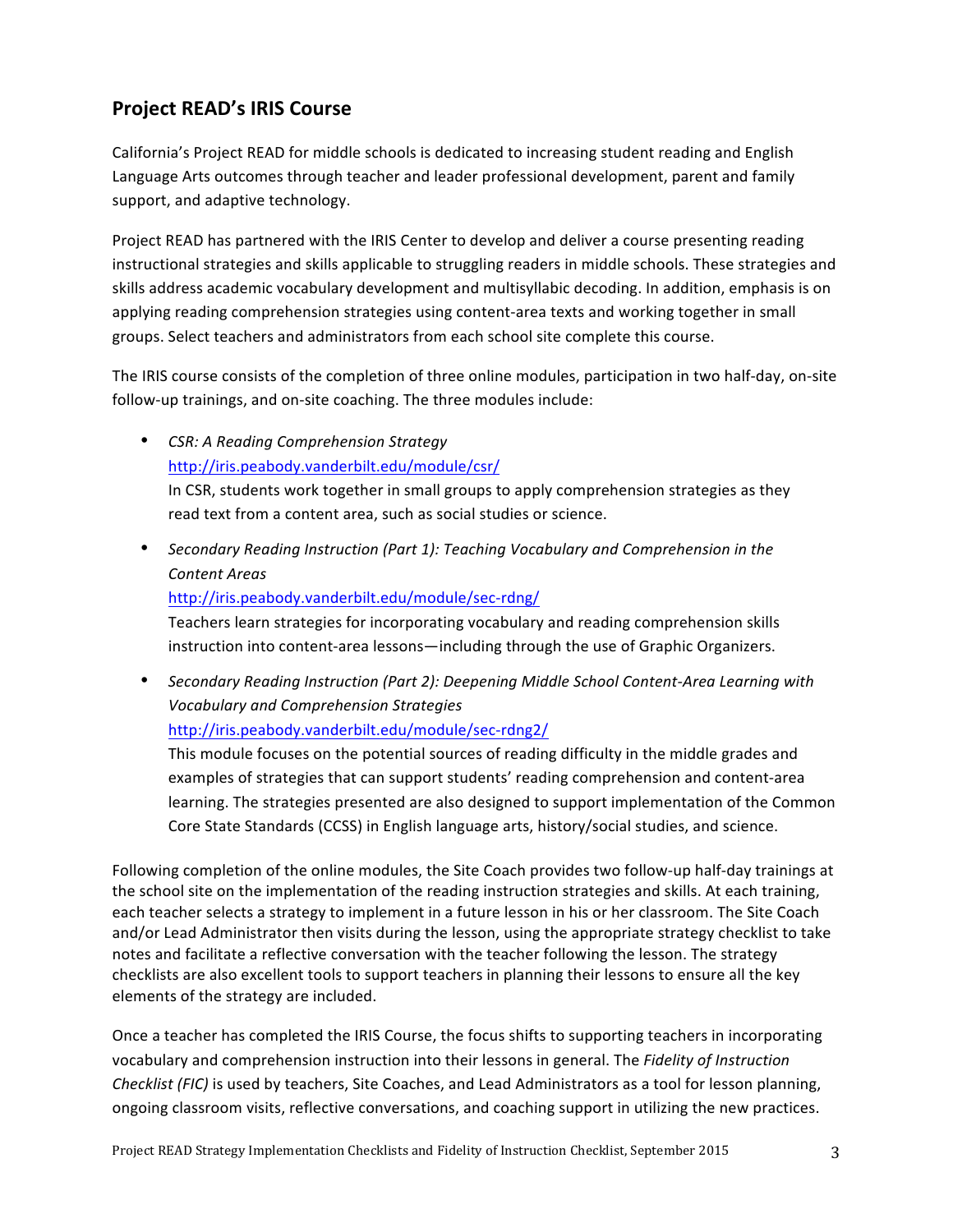# **Strategy Implementation Checklists**

As teachers consider which strategies to implement during follow-up training and coaching, the following table can be referred to in deciding which practice(s) will be most appropriate for the lessons they will be delivering. In addition to reviewing that portion of the related module, refer to the appropriate Strategy Checklist to review the key elements of implementing that strategy.

| <b>Criteria for Choosing a Strategy</b>                                                                                                                                       | <b>Strategies to Implement</b>                                                              |
|-------------------------------------------------------------------------------------------------------------------------------------------------------------------------------|---------------------------------------------------------------------------------------------|
| The topic is new to students, so they are not likely to have any<br>background knowledge on which to draw.                                                                    | Self-generated Questions                                                                    |
| Students have some background knowledge about the topic or<br>key ideas that can be activated, but most of the terms and<br>information are new.                              | Anticipation-Reaction Guide<br><b>Possible Sentences</b><br><b>CSR</b>                      |
| Students have been engaged in a unit of study and are learning<br>a new concept within that unit or are pulling together a set of<br>related concepts around a unifying term. | Frayer Model Graphic Organizer                                                              |
| The teacher wants to incorporate experiential/hands-on<br>activities as part of students' learning of the terms.                                                              | Frayer Model Graphic Organizer                                                              |
| The teacher wants to include practice writing responses in<br>complete sentences as part of the students' learning.                                                           | <b>Anticipation-Reaction Guide</b><br><b>Possible Sentences</b><br>Self-generated Questions |
| The teacher wants to include prediction or anticipatory<br>thinking about important concepts before students begin<br>reading a text and return to those ideas after reading. | <b>Anticipation-Reaction Guide</b><br><b>Possible Sentences</b>                             |
| Students need to improve their academic vocabulary and gain<br>deeper understanding of complex subject matter text.                                                           | <b>CSR</b>                                                                                  |
| Eventually, students will be expected to use the practice as a<br>strategy independently to monitor their own learning.                                                       | Self-generated Questions                                                                    |
| Students need to be able to identify key ideas in the text on<br>their own.                                                                                                   | Self-generated Questions<br><b>CSR</b>                                                      |
| Students need to learn how to distinguish related ideas of a<br>given concept or term.                                                                                        | Frayer Model Graphic Organizer                                                              |
| Students need to learn to evaluate the strength of the ideas<br>given as support for a concept.                                                                               | <b>Anticipation-Reaction Guide</b>                                                          |
| The teacher wants to engage students in meaningful group<br>discussions of key ideas and vocabulary.                                                                          | <b>CSR</b>                                                                                  |
| Students need to practice applying vocabulary within the<br>context of the information they are learning.                                                                     | <b>Possible Sentences</b>                                                                   |

Project READ Strategy Implementation Checklists and Fidelity of Instruction Checklist, September 2015 4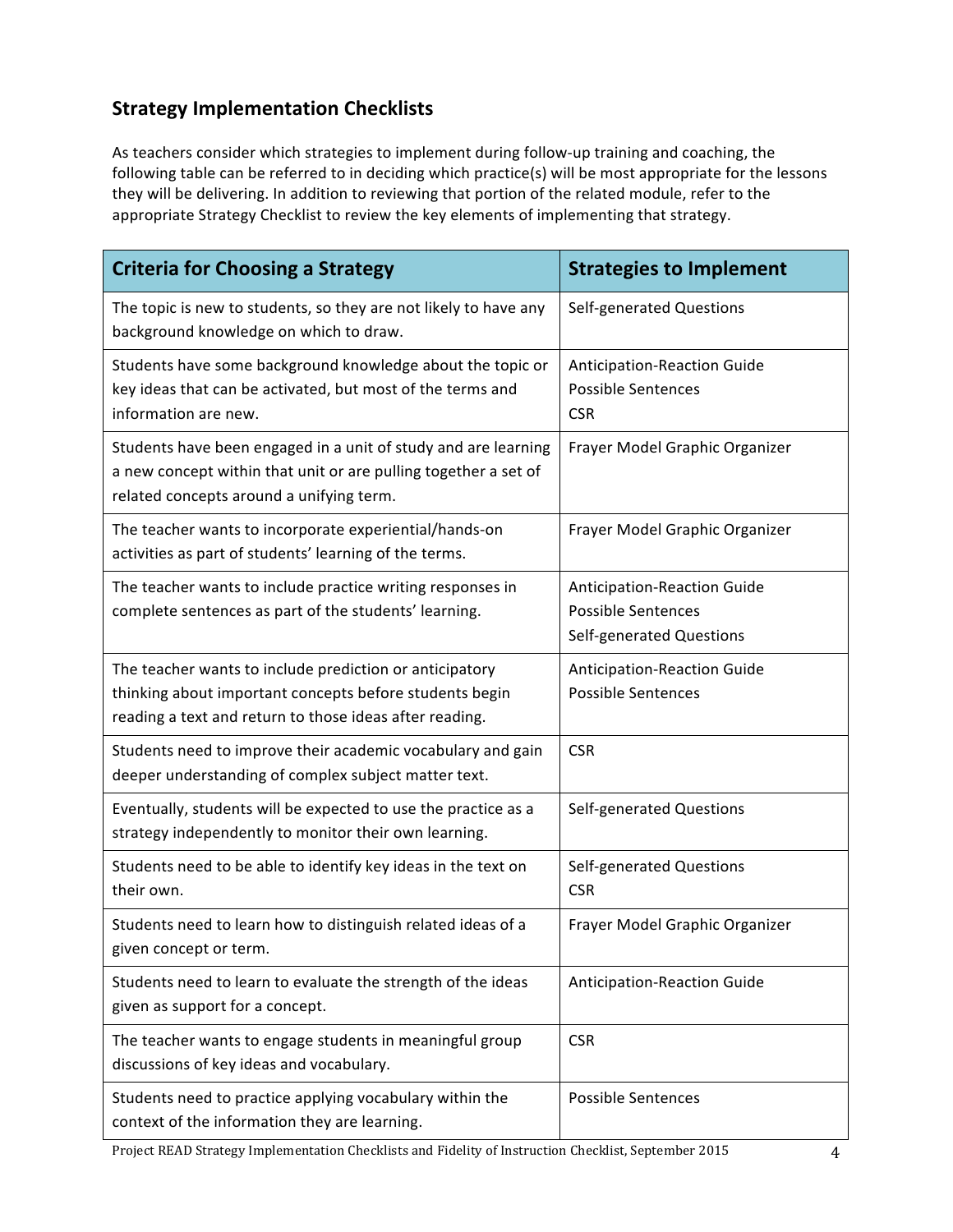# **Guidance for Completing Strategy Implementation Checklists**

For each Strategy Checklist item there are two ratings. The first is the degree to which that element of the strategy is being *implemented* during the visit. The second is the *quality* of what's being implemented. The table below provides general examples of how to differentiate levels of quality. In using a particular checklist, you will need to discern the levels for each item.

This will likely be the first use of these strategies in the classroom. A rating of 2 or 3 for implementation on at least half of the items, and the same for the quality rating, indicates good quality implementation. Coaching can then focus on enhancing the lower rated items and building on the higher rated items.

| 1<br>Low                                                                                                           | 2<br><b>Moderate</b>                                                                                                                          | 3<br><b>High</b>                                             |
|--------------------------------------------------------------------------------------------------------------------|-----------------------------------------------------------------------------------------------------------------------------------------------|--------------------------------------------------------------|
| Uses language that is indirect<br>and implicit                                                                     | Inconsistently uses language that<br>is direct and explicit                                                                                   | Uses language that is direct and<br>explicit                 |
| Provides no models or examples<br>Provides insufficient                                                            | Provides some examples<br>Provides many opportunities for<br>practice with little variation;                                                  | Models many examples                                         |
| opportunities for practice with<br>no variation                                                                    | practice opportunities do not<br>seem to be based on student<br>need                                                                          | Provides sufficient and varied<br>opportunities for practice |
| Provides little feedback which is<br>nonspecific or no feedback                                                    | Provides inconsistent feedback                                                                                                                | Provides immediate, corrective,<br>and descriptive feedback  |
| Demonstrates poor use of time<br>that is not differentiated and<br>unrelated to student need or<br>task difficulty | Uses time appropriately, but use<br>does not seem based on student<br>need, yet still seems adequate<br>for given activity                    | Adjusts time to meet students'<br>needs                      |
| Demonstrates lack of monitoring<br>or monitoring very few students                                                 | Monitors some students or<br>monitors all students for some<br>activities                                                                     | Constantly monitors student<br>performance                   |
| Scaffolds inappropriately or<br>insufficiently                                                                     | Uses scaffolding inconsistently<br>and does not always tailor it to<br>student needs                                                          | Scaffolds tasks and materials to<br>meet student needs       |
| Demonstrates poor pacing either<br>too slow or too fast with no wait<br>time provided                              | Uses inconsistent pacing that<br>varies between appropriate at<br>times to "too fast" or "too slow"<br>and provides insufficient wait<br>time | Uses appropriate pacing,<br>including wait time              |

#### **Quality Indicator Rating Guidance\***

This form was adapted from Edmonds, M. S., & Briggs, K. L. (2003), and Kamil, M., Borman, G., Dole, J., Kral, C., Salinger, T., Torgesen, J., et al. (2008), and should not be reproduced without specific permission.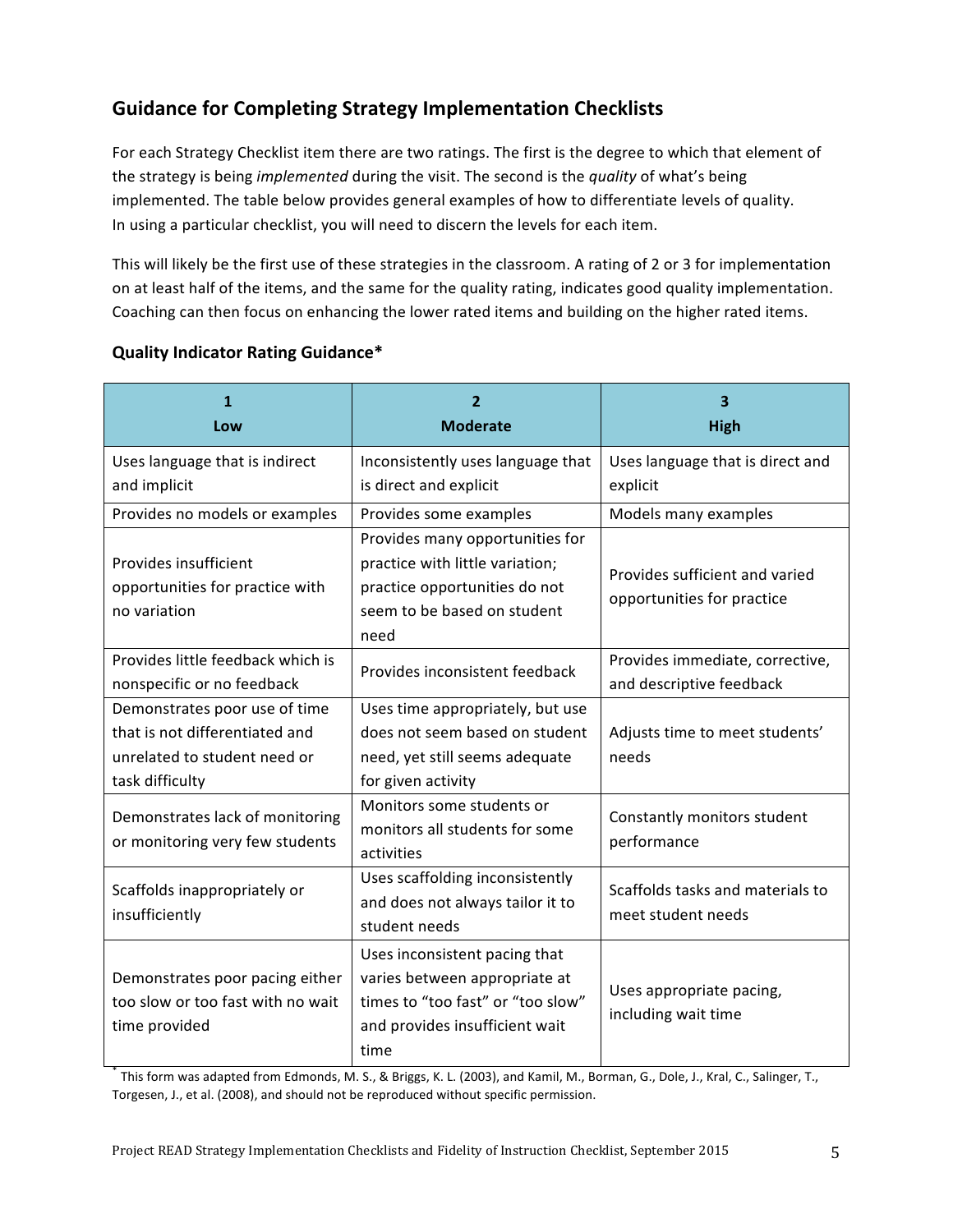# **Collaborative Strategic Reading (CSR)** Strategy Implementation Checklist

Date: Coach Name: Name: 2008. Coach Name: 2008. Coach Name: 2008. Coach Name: 2008. Coach Name: 2008. 2009. 2012. 2013. 2014. 2014. 2014. 2014. 2014. 2014. 2014. 2014. 2014. 2014. 2014. 2014. 2014. 2014. 2014. 2014. 2014.

Teacher Name: School Name: School Name:

| Component                                                                                                                                                                                                                                                                          | Start<br>Time | Stop<br>Time |                                       | Implementation            |                                       |                    | Quality                  |                        |
|------------------------------------------------------------------------------------------------------------------------------------------------------------------------------------------------------------------------------------------------------------------------------------|---------------|--------------|---------------------------------------|---------------------------|---------------------------------------|--------------------|--------------------------|------------------------|
| <b>Collaborative Strategic</b><br><b>Reading (CSR)</b>                                                                                                                                                                                                                             |               |              | <b>Not</b><br>apparent<br>$\mathbf 0$ | Somewhat<br>apparent<br>1 | Readily<br>apparent<br>$\overline{2}$ | Low<br>$\mathbf 0$ | Moderate<br>$\mathbf{1}$ | High<br>$\overline{2}$ |
| The teacher introduces<br>the topic of the passage.                                                                                                                                                                                                                                |               |              |                                       |                           |                                       |                    |                          |                        |
| Students write what they<br>already know about the<br>topic in their Learning<br>Logs, and share their<br>responses in pairs.                                                                                                                                                      |               |              |                                       |                           |                                       |                    |                          |                        |
| Students skim the<br>passage, using textual<br>features (headings,<br>pictures, graphs, etc.),<br>write down predictions<br>of what they might learn,<br>and share their best<br>ideas with the class.                                                                             |               |              |                                       |                           |                                       |                    |                          |                        |
| The teacher<br>demonstrates the<br>difference between a<br>click and a clunk, has the<br>class read a short section<br>of text, then identify and<br>write any "clunks" in<br>their Learning Logs.<br>Students use fix-up<br>strategies to figure out<br>the meanings of clunks in |               |              |                                       |                           |                                       |                    |                          |                        |
| groups or on their own.                                                                                                                                                                                                                                                            |               |              |                                       |                           |                                       |                    |                          |                        |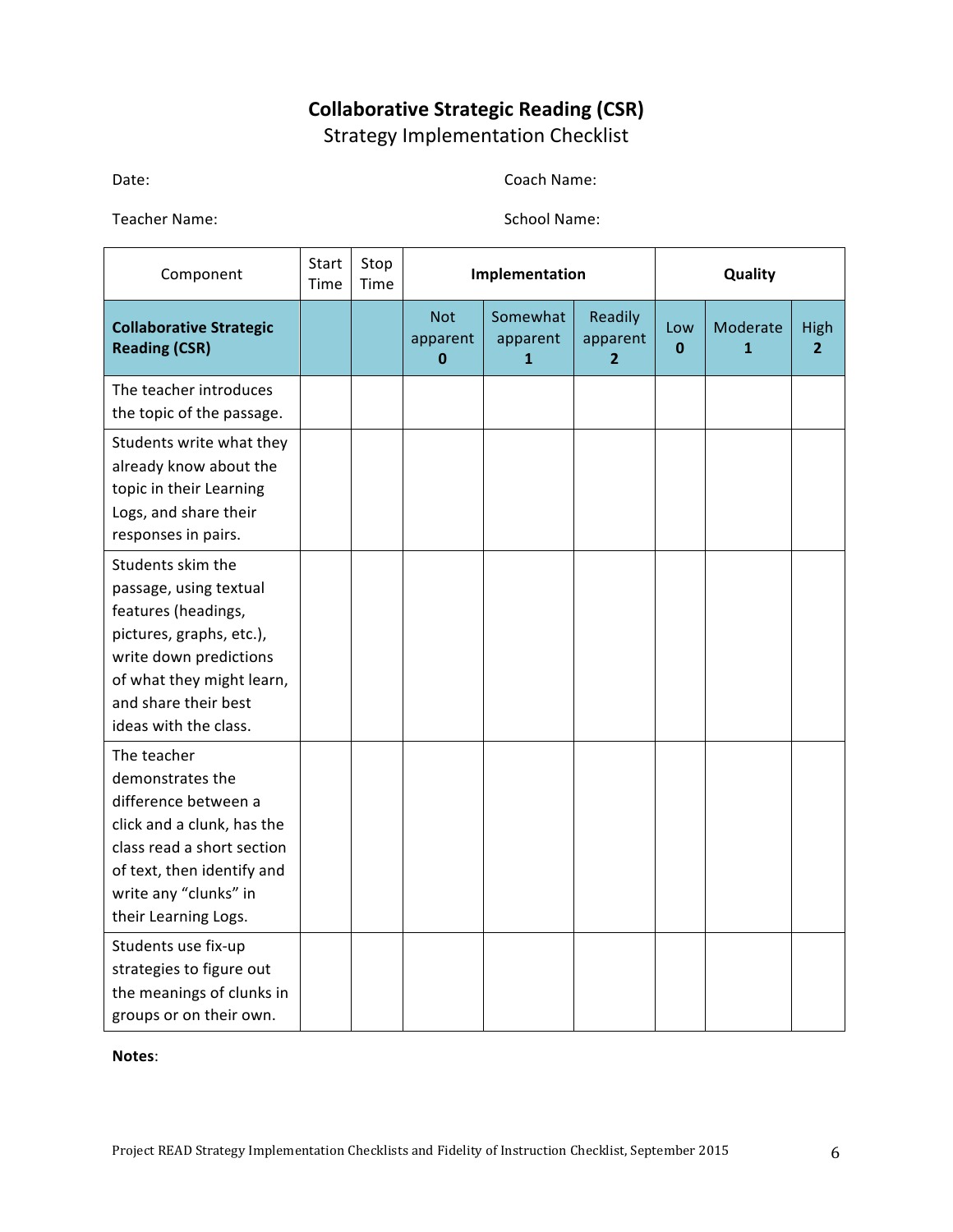| Component                                                                                                                                                                                   | Start<br>Time | Stop<br>Time |                             | Implementation                       |                                       |                     | Quality       |                        |
|---------------------------------------------------------------------------------------------------------------------------------------------------------------------------------------------|---------------|--------------|-----------------------------|--------------------------------------|---------------------------------------|---------------------|---------------|------------------------|
| <b>Collaborative Strategic</b><br><b>Reading (CSR)</b>                                                                                                                                      |               |              | <b>Not</b><br>apparent<br>0 | Somewhat<br>apparent<br>$\mathbf{1}$ | Readily<br>apparent<br>$\overline{2}$ | Low<br>$\mathbf{0}$ | Moderate<br>1 | High<br>$\overline{2}$ |
| The teacher explains how<br>to restate the most<br>important point of a<br>section of text in one's<br>own words, and then<br>assigns a passage for the<br>students to read.                |               |              |                             |                                      |                                       |                     |               |                        |
| Students identify the<br>most important idea in a<br>section of text and<br>restate the essence of<br>the text in a brief<br>sentence.                                                      |               |              |                             |                                      |                                       |                     |               |                        |
| Students imagine that<br>they are teachers, and<br>then write and answer<br>test questions based on<br>the text's content.                                                                  |               |              |                             |                                      |                                       |                     |               |                        |
| Students review what<br>was learned by writing<br>down the most<br>important ideas from the<br>day's reading in their<br>Learning Logs, then<br>sharing their best ideas<br>with the class. |               |              |                             |                                      |                                       |                     |               |                        |
| Students work<br>cooperatively in groups<br>using CSR roles (Leader,<br>Clunk Expert, Gist Expert,<br>Announcer, Timekeeper,<br>Encourager).                                                |               |              |                             |                                      |                                       |                     |               |                        |
| The teacher circulates<br>among the groups<br>providing guidance.                                                                                                                           |               |              |                             |                                      |                                       |                     |               |                        |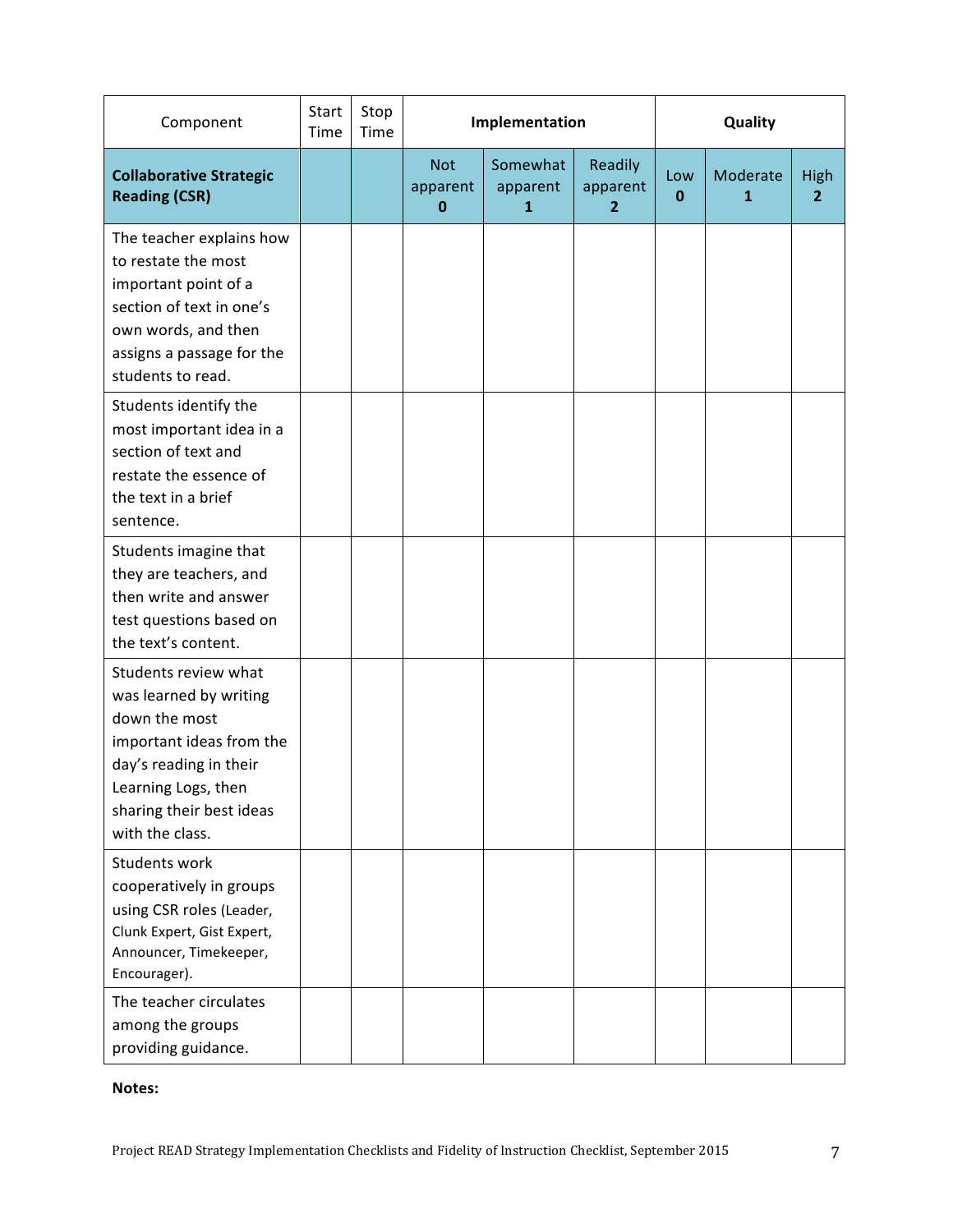# **Frayer!Model Graphic!Organizer** Strategy Implementation Checklist

Date: Coach Name: Name: 2008. Coach Name: 2008. Coach Name: 2008. Coach Name: 2008. Coach Name: 2008. 2009. 2012. 2013. 2014. 2014. 2014. 2014. 2014. 2014. 2014. 2014. 2014. 2014. 2014. 2014. 2014. 2014. 2014. 2014. 2014.

Teacher Name: School Name: School Name:

| Component                                                                                                                                                                                                | Start<br>Time | Stop<br>Time |                                    | Implementation            |                                     |          | Quality       |                               |
|----------------------------------------------------------------------------------------------------------------------------------------------------------------------------------------------------------|---------------|--------------|------------------------------------|---------------------------|-------------------------------------|----------|---------------|-------------------------------|
| <b>Frayer Model</b><br><b>Graphic Organizer</b>                                                                                                                                                          |               |              | <b>Not</b><br>apparent<br>$\bf{0}$ | Somewhat<br>apparent<br>1 | Readily<br>apparent<br>$\mathbf{2}$ | Low<br>0 | Moderate<br>1 | <b>High</b><br>$\overline{2}$ |
| The teacher introduces<br>the Frayer Model Graphic<br>Organizer by explaining<br>"why" it is useful for<br>building vocabulary and<br>conceptual knowledge.                                              |               |              |                                    |                           |                                     |          |               |                               |
| The teacher models for<br>students what<br>information should go in<br>each section:<br>Term, Definition,<br>Characteristics,<br>Examples, and Non-<br>Examples.                                         |               |              |                                    |                           |                                     |          |               |                               |
| The teacher<br>demonstrates how to<br>complete the graphic<br>organizer by "talking<br>through" how he or she<br>is coming up with the<br>information entered into<br>each of the different<br>sections. |               |              |                                    |                           |                                     |          |               |                               |
| The teacher<br>demonstrates how to use<br>textbooks and other<br>subject matter materials<br>to generate and discuss<br>the information for each<br>section.                                             |               |              |                                    |                           |                                     |          |               |                               |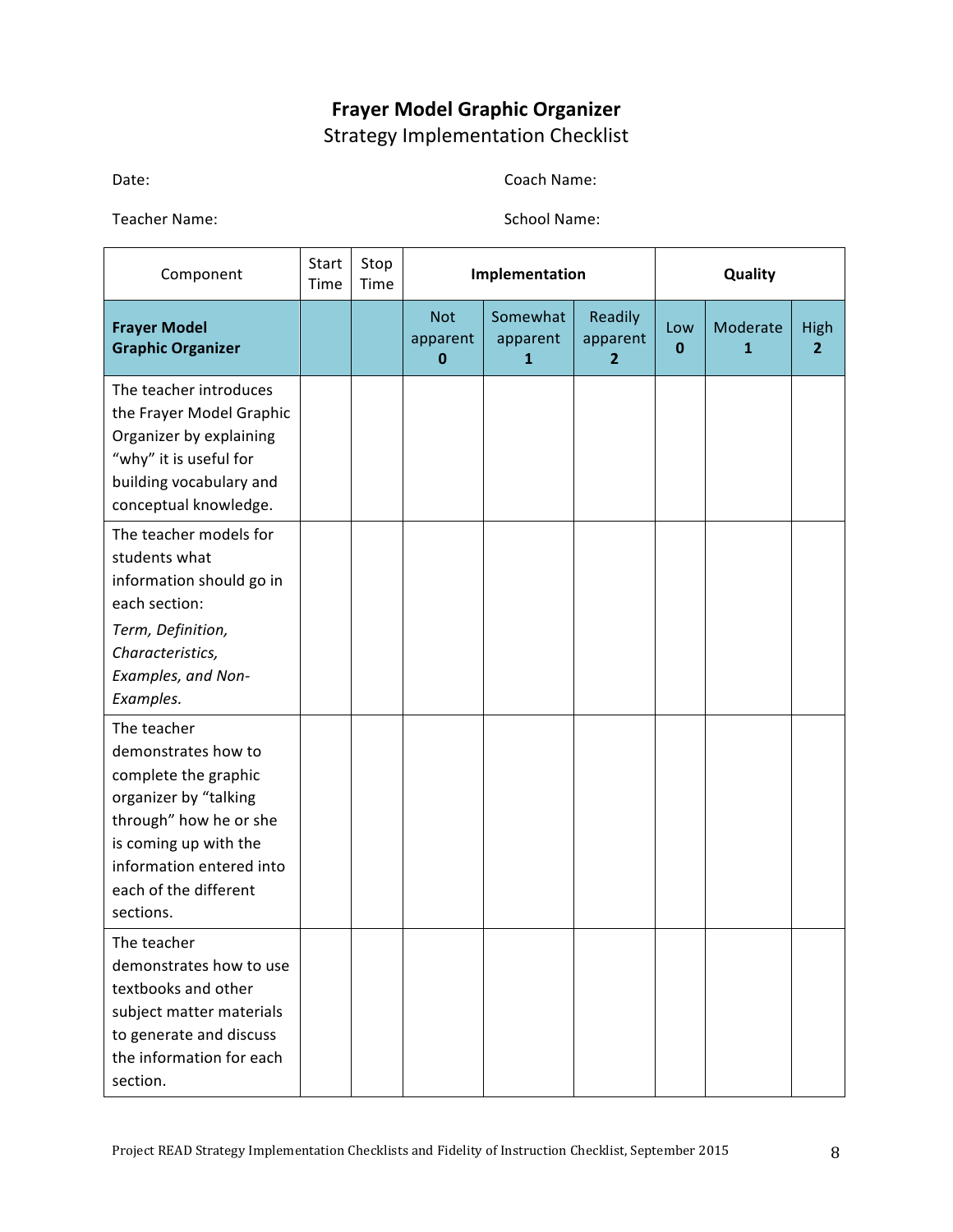| Component                                                                                                                                                      | Start<br>Time | Stop<br>Time |                                    | Implementation            |                                     |          | Quality                  |                               |
|----------------------------------------------------------------------------------------------------------------------------------------------------------------|---------------|--------------|------------------------------------|---------------------------|-------------------------------------|----------|--------------------------|-------------------------------|
| <b>Frayer Model</b><br><b>Graphic Organizer</b>                                                                                                                |               |              | <b>Not</b><br>apparent<br>$\bf{0}$ | Somewhat<br>apparent<br>1 | Readily<br>apparent<br>$\mathbf{2}$ | Low<br>0 | Moderate<br>$\mathbf{1}$ | <b>High</b><br>$\overline{2}$ |
| The teacher has students<br>complete the Frayer<br>Model Graphic Organizer<br>template for a key<br>vocabulary word or<br>concept from a reading<br>selection. |               |              |                                    |                           |                                     |          |                          |                               |
| Students read the<br>assigned text and define<br>the target concepts.                                                                                          |               |              |                                    |                           |                                     |          |                          |                               |
| Students discuss the<br>definition of the key<br>concept as a group.                                                                                           |               |              |                                    |                           |                                     |          |                          |                               |
| Students complete the<br>characteristics, examples,<br>and non-examples<br>sections in small groups.                                                           |               |              |                                    |                           |                                     |          |                          |                               |
| Students review their<br>knowledge of other<br>words and relate the new<br>word or concept to<br>previous lessons.                                             |               |              |                                    |                           |                                     |          |                          |                               |
| The teacher circulates<br>among the groups<br>providing guidance.                                                                                              |               |              |                                    |                           |                                     |          |                          |                               |
| Students share their<br>conclusions, and provide<br>their rationale with<br>evidence from the text.                                                            |               |              |                                    |                           |                                     |          |                          |                               |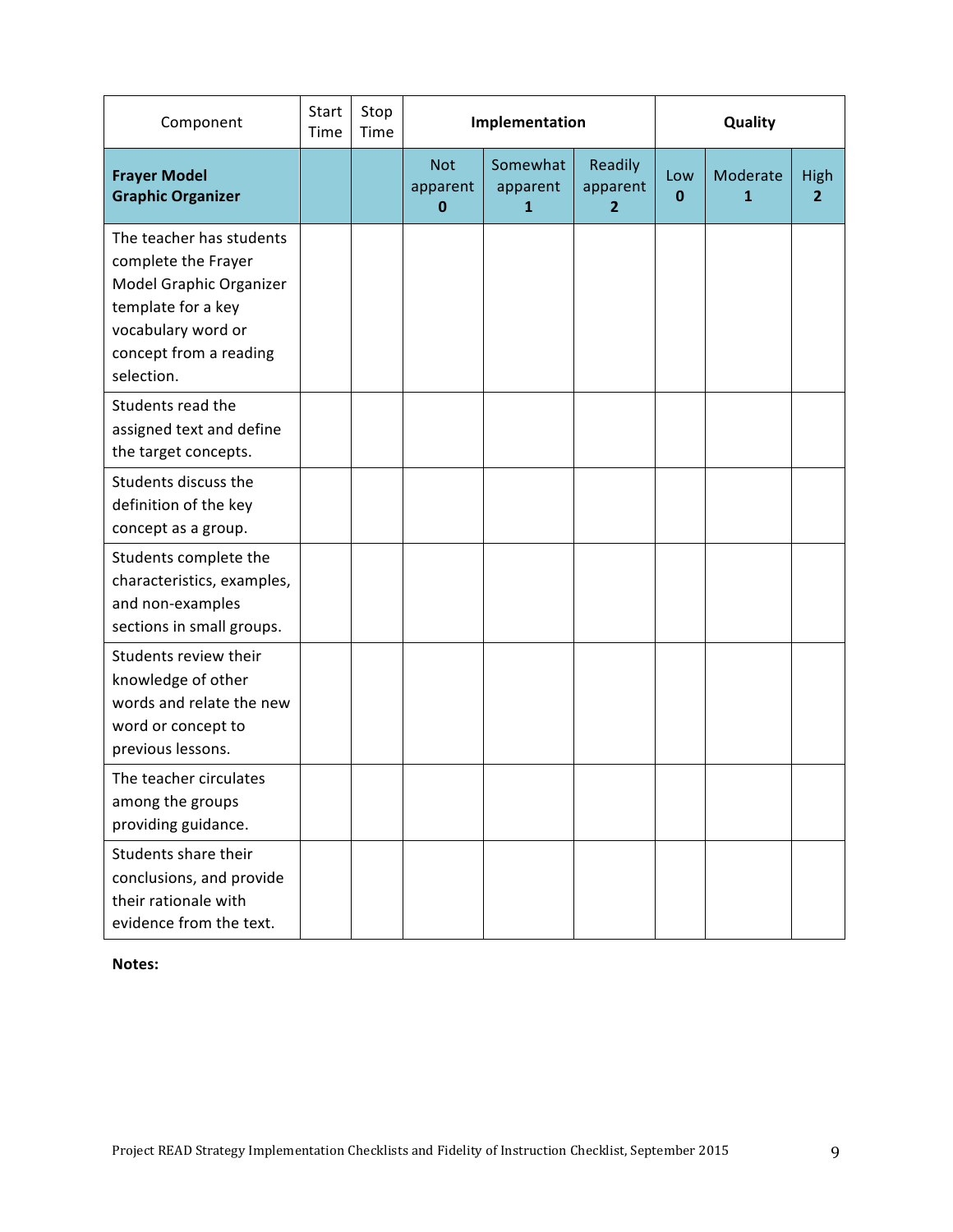# **Self-Generated Questions** Strategy Implementation Checklist

Date: Coach Name: Name: 2008. Coach Name: 2008. Coach Name: 2008. Coach Name: 2008. Coach Name: 2008. 2009. 2012. 2013. 2014. 2014. 2014. 2014. 2014. 2014. 2014. 2014. 2014. 2014. 2014. 2014. 2014. 2014. 2014. 2014. 2014.

Teacher Name: School Name: School Name:

| Component                                                                                                                                                                                                                     | <b>Start</b><br>Time | Stop<br>Time |                                    | Implementation            |                                       |                     | Quality                  |                               |
|-------------------------------------------------------------------------------------------------------------------------------------------------------------------------------------------------------------------------------|----------------------|--------------|------------------------------------|---------------------------|---------------------------------------|---------------------|--------------------------|-------------------------------|
| <b>Self-Generated</b><br><b>Questions</b>                                                                                                                                                                                     |                      |              | <b>Not</b><br>apparent<br>$\bf{0}$ | Somewhat<br>apparent<br>1 | Readily<br>apparent<br>$\overline{2}$ | Low<br>$\mathbf{0}$ | Moderate<br>$\mathbf{1}$ | <b>High</b><br>$\overline{2}$ |
| The teacher provides<br>students with cue cards<br>outlining the 4 Steps to<br><b>Generate Questions at</b><br>each of three levels.                                                                                          |                      |              |                                    |                           |                                       |                     |                          |                               |
| The teacher models for<br>students how to use their<br>textbooks and other<br>materials to generate<br>and answer a particular<br>level of question.                                                                          |                      |              |                                    |                           |                                       |                     |                          |                               |
| The teacher reviews and<br>models the steps for<br>generating Level 1 Right<br>There questions, where<br>answers are explicitly<br>stated in the text.                                                                        |                      |              |                                    |                           |                                       |                     |                          |                               |
| The teacher reviews and<br>models the steps for<br>generating Level 2<br><b>Putting It Together</b><br>questions, where<br>answers can be found by<br>putting together<br>information from<br>different parts of the<br>text. |                      |              |                                    |                           |                                       |                     |                          |                               |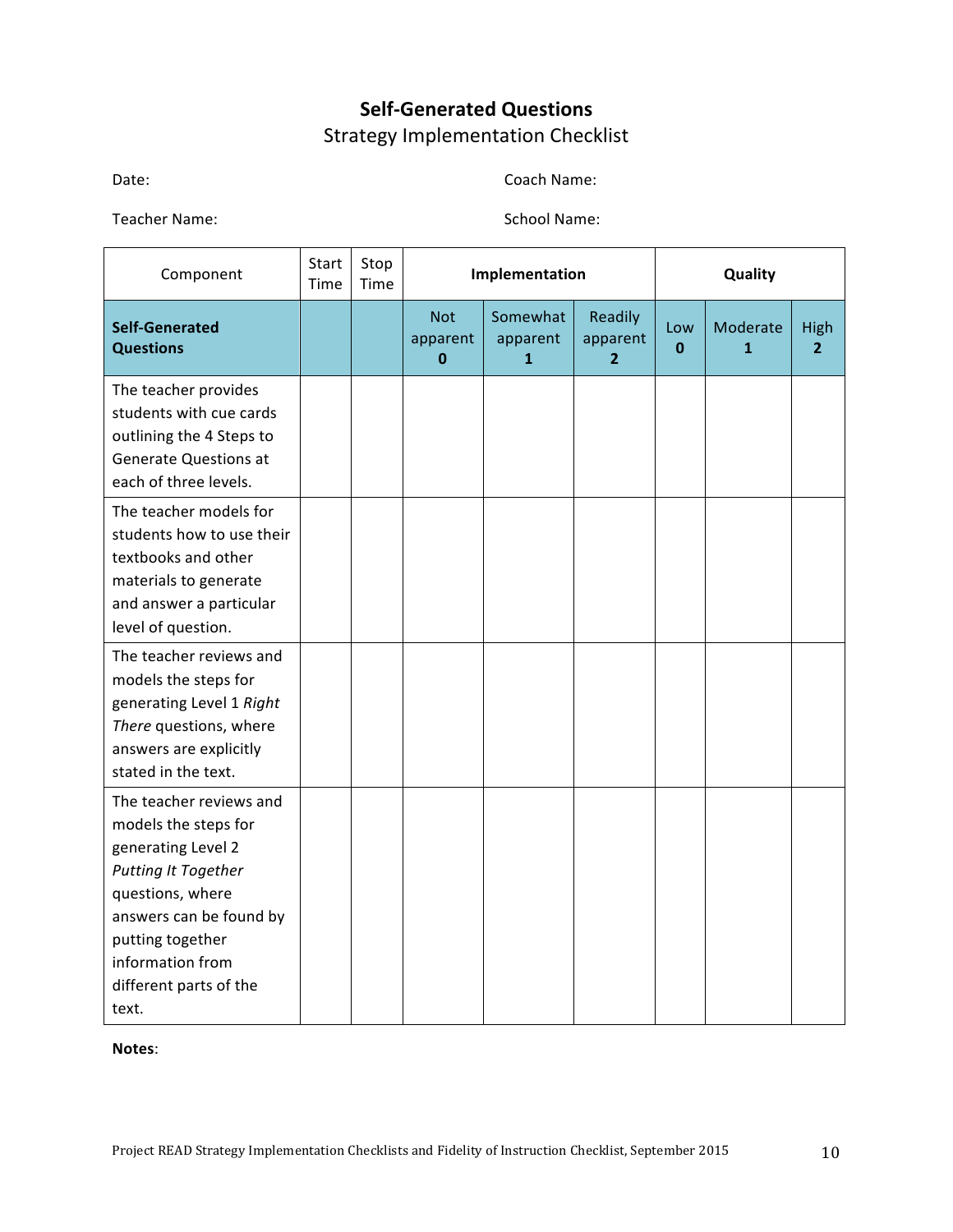| Component                                                                                                                                                                                                                                                       | Start<br>Time | Stop<br>Time |                             | Implementation                       |                                       |          | Quality       |                               |
|-----------------------------------------------------------------------------------------------------------------------------------------------------------------------------------------------------------------------------------------------------------------|---------------|--------------|-----------------------------|--------------------------------------|---------------------------------------|----------|---------------|-------------------------------|
| <b>Self-Generated</b><br><b>Questions</b>                                                                                                                                                                                                                       |               |              | <b>Not</b><br>apparent<br>0 | Somewhat<br>apparent<br>$\mathbf{1}$ | Readily<br>apparent<br>$\overline{2}$ | Low<br>0 | Moderate<br>1 | <b>High</b><br>$\overline{2}$ |
| The teacher reviews and<br>models the steps for<br>generating Level 3<br><b>Making Connections</b><br>questions, where<br>answers require students<br>to relate what they have<br>just read with what they<br>already know, and how<br>those ideas are related. |               |              |                             |                                      |                                       |          |               |                               |
| The teacher provides a<br>subject matter passage<br>as an opportunity for<br>guided practice:<br>encouraging students to<br>explain their thinking,<br>reminding them to use<br>the steps, and having<br>them check their work<br>against the text.             |               |              |                             |                                      |                                       |          |               |                               |
| Students practice<br>generating questions one<br>level at a time until they<br>can generate questions<br>from all three levels.                                                                                                                                 |               |              |                             |                                      |                                       |          |               |                               |
| Students share questions<br>with each other, discuss<br>concepts, and return to<br>the text to look for the<br>answers to questions<br>written by their peers.                                                                                                  |               |              |                             |                                      |                                       |          |               |                               |
| Students record their<br>self-generated questions,<br>answers, and supporting<br>documentation in their<br>student logs.                                                                                                                                        |               |              |                             |                                      |                                       |          |               |                               |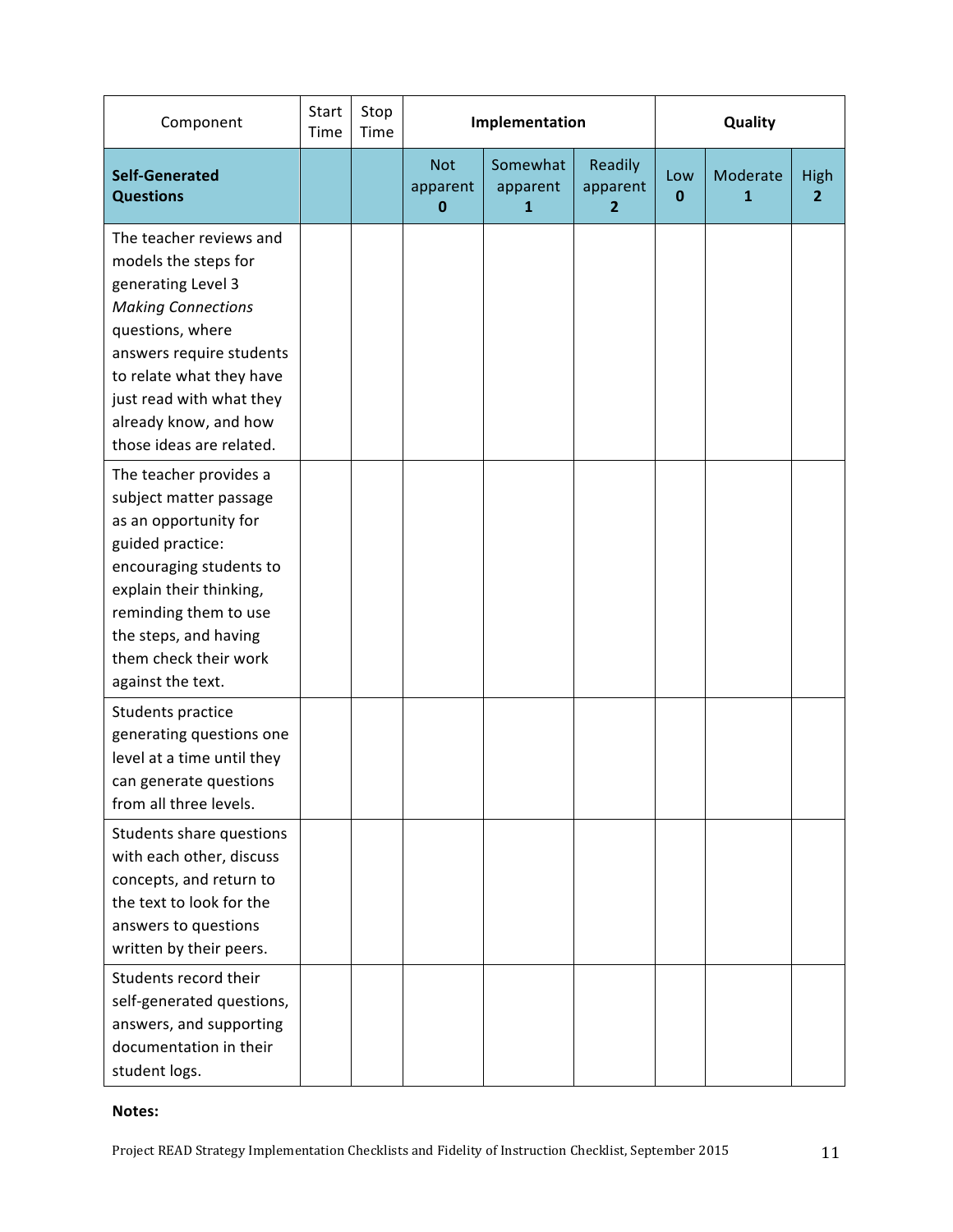# **Possible Sentences** Strategy Implementation Checklist

Date: Coach Name: Name: 2008. Coach Name: 2008. Coach Name: 2008. Coach Name: 2008. Coach Name: 2008. 2009. 2012. 2013. 2014. 2014. 2014. 2014. 2014. 2014. 2014. 2014. 2014. 2014. 2014. 2014. 2014. 2014. 2014. 2014. 2014.

Teacher Name: School Name: School Name:

| Component                                                                                                                                                                    | Start<br>Time | Stop<br>Time |                             | Implementation            |                          |                    | Quality       |                               |
|------------------------------------------------------------------------------------------------------------------------------------------------------------------------------|---------------|--------------|-----------------------------|---------------------------|--------------------------|--------------------|---------------|-------------------------------|
| <b>Effective Vocabulary</b><br><b>Instruction</b>                                                                                                                            |               |              | <b>Not</b><br>apparent<br>0 | Somewhat<br>apparent<br>1 | Readily<br>apparent<br>2 | Low<br>$\mathbf 0$ | Moderate<br>1 | <b>High</b><br>$\overline{2}$ |
| The teacher has selected<br>a few critically important<br>words to teach directly.                                                                                           |               |              |                             |                           |                          |                    |               |                               |
| The teacher introduces<br>words by providing a<br>simplified definition for<br>all vocabulary.                                                                               |               |              |                             |                           |                          |                    |               |                               |
| The teacher and students<br>discuss examples of the<br>words being used in<br>different contexts.                                                                            |               |              |                             |                           |                          |                    |               |                               |
| The teacher and students<br>frequently discuss words,<br>their meanings, and their<br>relationships to known<br>concepts.                                                    |               |              |                             |                           |                          |                    |               |                               |
| The teacher and students<br>review vocabulary<br>throughout the lesson<br>and discuss the<br>relationship among<br>words.                                                    |               |              |                             |                           |                          |                    |               |                               |
| The teacher checks<br>students' developing<br>understanding of<br>vocabulary with different<br>question types according<br>to how deeply students<br>need to know the words. |               |              |                             |                           |                          |                    |               |                               |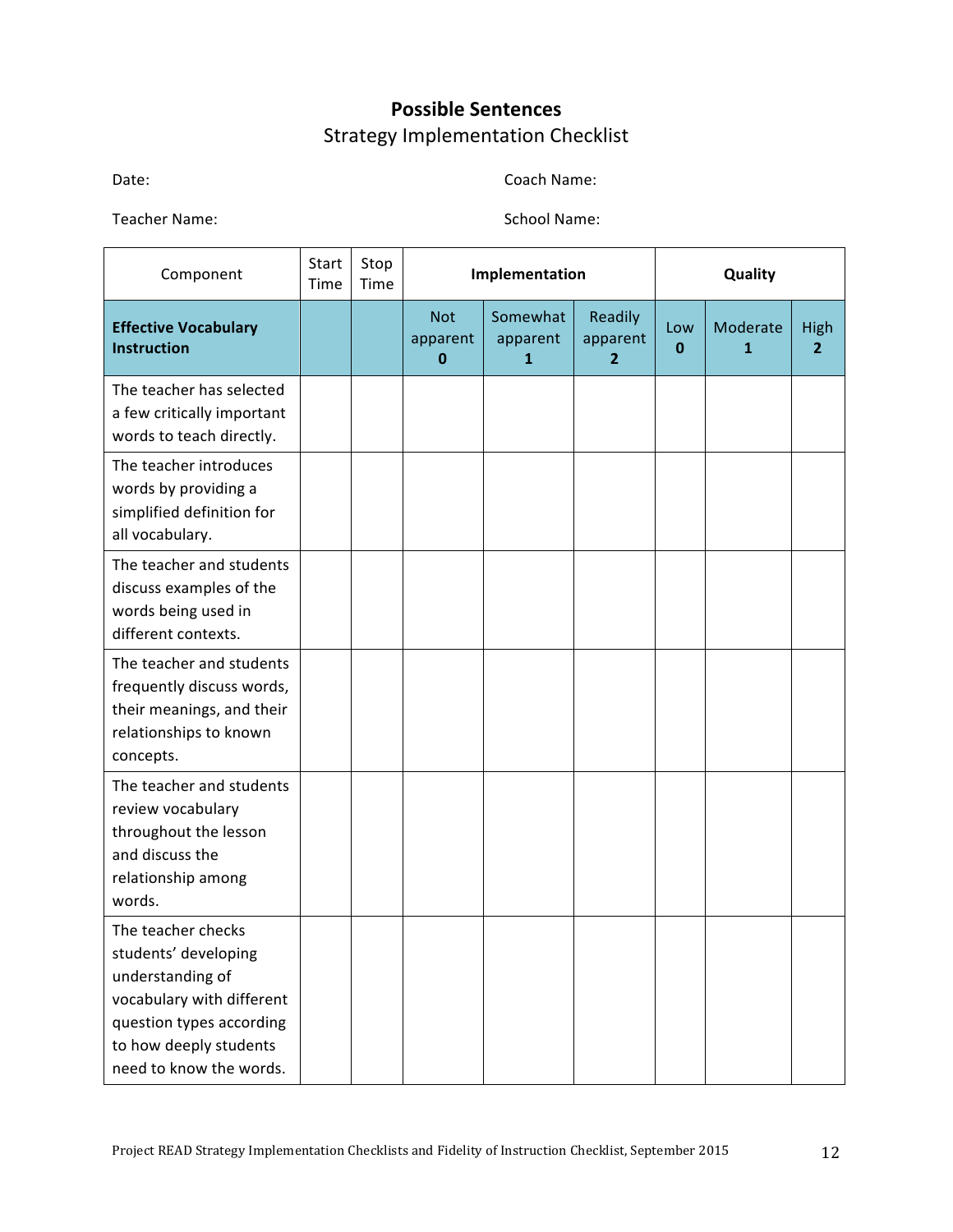| Component                                                                                                                               | Start<br>Time | Stop<br>Time | Implementation                     |                                      |                                       |          | Quality       |                               |  |
|-----------------------------------------------------------------------------------------------------------------------------------------|---------------|--------------|------------------------------------|--------------------------------------|---------------------------------------|----------|---------------|-------------------------------|--|
| <b>Possible Sentences</b>                                                                                                               |               |              | <b>Not</b><br>apparent<br>$\bf{0}$ | Somewhat<br>apparent<br>$\mathbf{1}$ | Readily<br>apparent<br>$\overline{2}$ | Low<br>0 | Moderate<br>1 | <b>High</b><br>$\overline{2}$ |  |
| The teacher has selected<br>6-8 new words and 4-6<br>related words that<br>students already know.                                       |               |              |                                    |                                      |                                       |          |               |                               |  |
| The teacher asks<br>students to share what<br>they know about words<br>before providing<br>simplified definitions for<br>unknown words. |               |              |                                    |                                      |                                       |          |               |                               |  |
| The teacher and students<br>form sentences with 2 or<br>more words that predict<br>how the words will be<br>used in the passage.        |               |              |                                    |                                      |                                       |          |               |                               |  |
| The teacher and students<br>discuss sentences after<br>reading and revise any<br>inaccuracies.                                          |               |              |                                    |                                      |                                       |          |               |                               |  |
| The teacher and students<br>discuss revised sentences<br>and decide whether to<br>add sentences to include<br>more information.         |               |              |                                    |                                      |                                       |          |               |                               |  |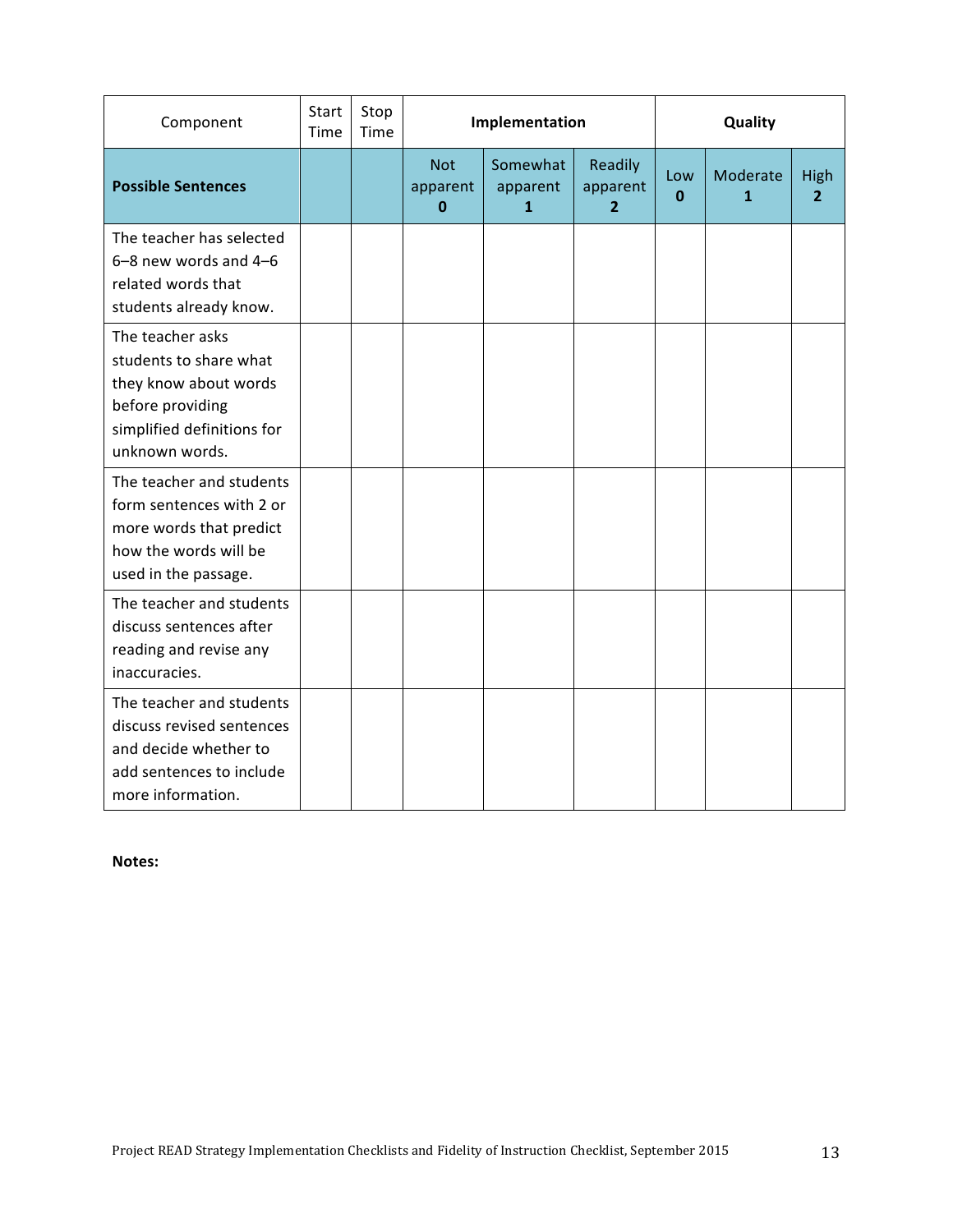# **Anticipation-Reaction Guides** Strategy Implementation Checklist

Date: Coach Name: Name: 2008. Coach Name: 2008. Coach Name: 2008. Coach Name: 2008. Coach Name: 2008. 2009. 2012. 2013. 2014. 2014. 2014. 2014. 2014. 2014. 2014. 2014. 2014. 2014. 2014. 2014. 2014. 2014. 2014. 2014. 2014.

Teacher Name: School Name: School Name:

| Component                                                                                                          | Start<br>Time | Stop<br>Time | Implementation                     |                           |                                       |          | Quality       |                        |  |
|--------------------------------------------------------------------------------------------------------------------|---------------|--------------|------------------------------------|---------------------------|---------------------------------------|----------|---------------|------------------------|--|
| <b>Effective Comprehension</b><br><b>Instruction</b>                                                               |               |              | <b>Not</b><br>apparent<br>$\bf{0}$ | Somewhat<br>apparent<br>1 | Readily<br>apparent<br>$\overline{2}$ | Low<br>0 | Moderate<br>1 | High<br>$\overline{2}$ |  |
| The teacher has clearly<br>stated what the students<br>should know and be able<br>to do after reading the<br>text. |               |              |                                    |                           |                                       |          |               |                        |  |
| The teacher explains how<br>the reading relates to<br>what the students have<br>been studying.                     |               |              |                                    |                           |                                       |          |               |                        |  |
| The teacher has selected<br>a text of appropriate<br>complexity.                                                   |               |              |                                    |                           |                                       |          |               |                        |  |
| The teacher provides<br>comprehension<br>instruction before,<br>during, and after reading<br>the text.             |               |              |                                    |                           |                                       |          |               |                        |  |
| The teacher and students<br>frequently discuss their<br>understanding of the<br>text.                              |               |              |                                    |                           |                                       |          |               |                        |  |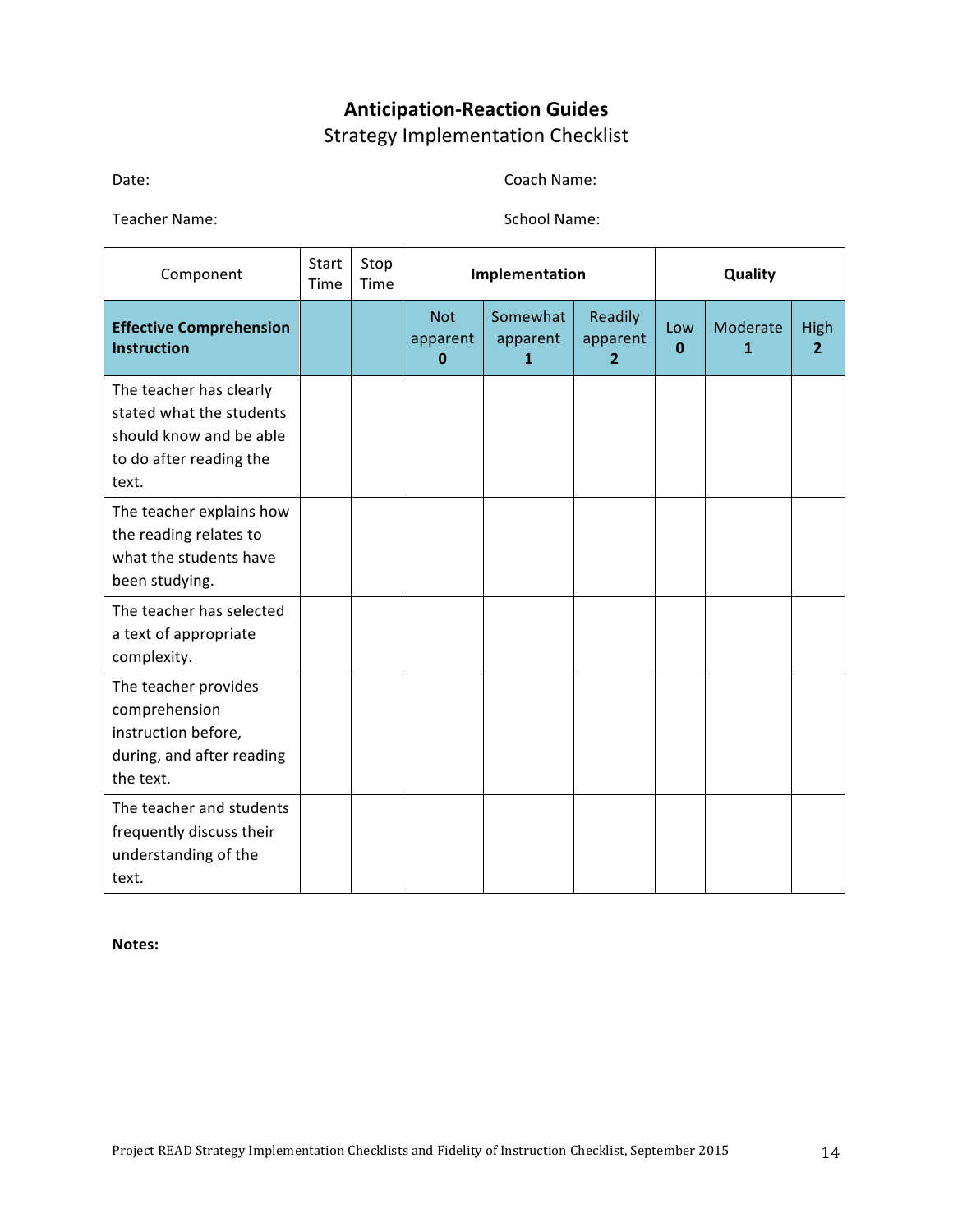| Component                                                                                                                                                                            | Start<br>Time | Stop<br>Time | Implementation                     |                                      |                                       |          | Quality       |                        |  |
|--------------------------------------------------------------------------------------------------------------------------------------------------------------------------------------|---------------|--------------|------------------------------------|--------------------------------------|---------------------------------------|----------|---------------|------------------------|--|
| <b>Anticipation-Reaction</b><br><b>Guides</b>                                                                                                                                        |               |              | <b>Not</b><br>apparent<br>$\bf{0}$ | Somewhat<br>apparent<br>$\mathbf{1}$ | Readily<br>apparent<br>$\overline{2}$ | Low<br>0 | Moderate<br>1 | High<br>$\overline{2}$ |  |
| The teacher has<br>identified 3-5 key<br>principles, concepts, or<br>themes in the reading<br>which are written as<br>opinion statements on<br>the guide.                            |               |              |                                    |                                      |                                       |          |               |                        |  |
| The teacher asks<br>students to consider each<br>statement and provide a<br>rationale for agreeing or<br>disagreeing.                                                                |               |              |                                    |                                      |                                       |          |               |                        |  |
| The teacher and students<br>discuss relevant<br>background knowledge<br>and experiences that<br>support alternative<br>perspectives on each<br>statement before reading<br>the text. |               |              |                                    |                                      |                                       |          |               |                        |  |
| The teacher and students<br>read and reread the text<br>to identify and record<br>evidence for each<br>statement.                                                                    |               |              |                                    |                                      |                                       |          |               |                        |  |
| The teacher and students<br>evaluate the textual<br>evidence supporting the<br>reader's and author's<br>perspectives on the<br>statements.                                           |               |              |                                    |                                      |                                       |          |               |                        |  |
| The teacher and students<br>discuss rationale for<br>confirming or changing a<br>perspective on the<br>statements after reading<br>the text.                                         |               |              |                                    |                                      |                                       |          |               |                        |  |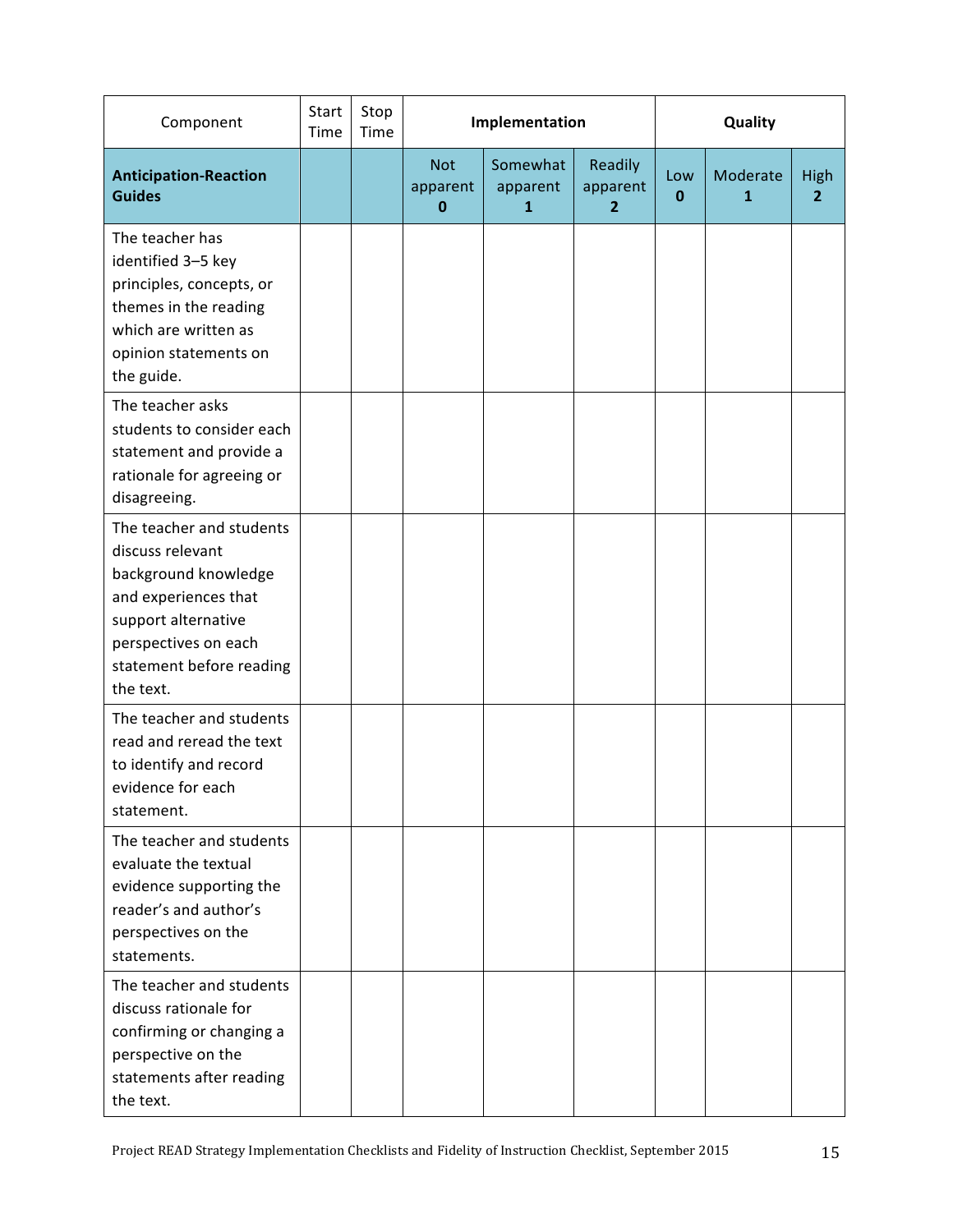## **Using the Fidelity of Instruction Checklist**

The Project READ Fidelity of Instruction Checklist (FIC) is a two-page tool used to monitor implementation of the practices, skills, and behaviors learned in the Project READ IRIS Course. The course includes strategies that support the implementation of the Common Core by focusing on personnel development for content-area teachers to improve students' reading comprehension of complex subject matter texts. The FIC is measuring the integration of those skills and focus on vocabulary and comprehension instruction into ongoing classroom teaching.

FIC ratings and notes are designed to support the identification of areas where teachers have strongly developed and used their new skills, and areas where teachers could benefit from further coaching support. Page 1 records ratings and notes on each of 10 practices, while page 2 includes summative scoring and notes, along with additional instructions, and a rating scale.

Teachers who have completed an IRIS Course are encouraged to use this checklist as a tool for reflecting on their development in the integration of teaching reading vocabulary and comprehension in their content-area classrooms.

The Site Coach or Lead Administrator will complete the FIC with each of the selected teachers who completed the IRIS Course. Using the FIC involves the Site Coach or Lead Administrator making a visit to the classroom for 20-30 minutes during instruction followed by 20-30 minutes of reflective conversation with the teacher.

This conversation is a key part of completing the checklist, including addressing checklist items that are not in evidence during classroom instruction. This is a reflective process with the teacher which is an opportunity for the Site Coach or Lead Administrator to both provide support and to deepen their understanding of the needs of the school.

This is a process that takes 40-60 minutes. Note: It will be important that the instruction that occurs during the classroom visit is text-based rather than a lab, for example.

Once completed, the Site Coach and Lead Administrator will look across all the FICs for their teachers and summarize what was learned about the teachers' skills and needs to inform future coaching and support for individual teachers and the school as a whole.

The Site Coach or Lead Administrator should complete FICs once per semester with teachers who have completed an IRIS Course, at least until the checklist elements are implemented at a level of "good" or better on at least 70 percent of items.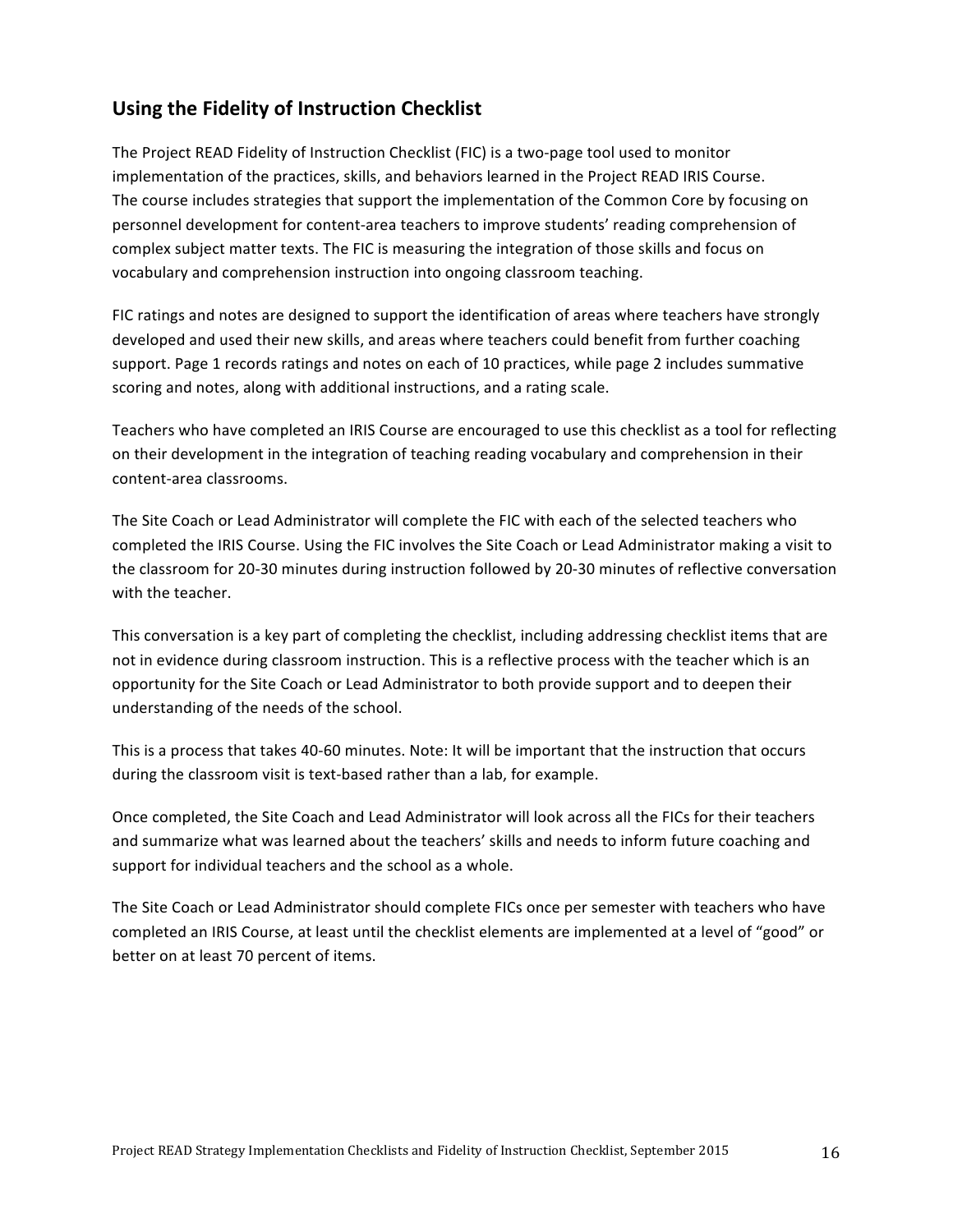# **Project READ Fidelity of Instruction Checklist (FIC): Teaching Reading in the Middle School Content Areas**

Teacher Name:

School Name:

Classroom Visit By (Name and Role):

Date: ' ' Time: to

| <b>Focus Areas</b>                                                                                                                                                                                 |                             | <b>Fidelity of Instruction Levels</b> | <b>Notes</b>                  |                         |                          |  |
|----------------------------------------------------------------------------------------------------------------------------------------------------------------------------------------------------|-----------------------------|---------------------------------------|-------------------------------|-------------------------|--------------------------|--|
|                                                                                                                                                                                                    | 0<br>Not Seen /<br>Not Used | 1<br>Low /<br>Beginning               | 2<br>Moderate /<br>Developing | 3<br>Good /<br>Applying | 4<br>High /<br>Exemplary |  |
| <b>Effective Vocabulary Instruction</b>                                                                                                                                                            |                             |                                       |                               |                         |                          |  |
| The teacher uses multisyllabic word<br>reading strategies.                                                                                                                                         |                             |                                       |                               |                         |                          |  |
| The teacher introduces words by<br>providing a simplified definition for all<br>content-area academic vocabulary.                                                                                  |                             |                                       |                               |                         |                          |  |
| The teacher and students discuss words,<br>their meanings, and their relationships<br>to known words or concepts.                                                                                  |                             |                                       |                               |                         |                          |  |
| The teacher checks students'<br>understanding of vocabulary with<br>different question types.                                                                                                      |                             |                                       |                               |                         |                          |  |
| <b>Effective Comprehension Instruction</b>                                                                                                                                                         |                             |                                       |                               |                         |                          |  |
| The teacher explains how the reading<br>relates to what the students have been<br>studying.                                                                                                        |                             |                                       |                               |                         |                          |  |
| The teacher teaches or models the use<br>of graphic organizers, summarizing,<br>and/or question generating or asking.                                                                              |                             |                                       |                               |                         |                          |  |
| The teacher and students discuss their<br>understanding of the text.                                                                                                                               |                             |                                       |                               |                         |                          |  |
| The teacher engages students in<br>meaningful interactions with the<br>content through: taking positions, citing<br>textual support, summarizing, making<br>connections, and/or raising questions. |                             |                                       |                               |                         |                          |  |
| <b>Effective Student Engagement</b>                                                                                                                                                                |                             |                                       |                               |                         |                          |  |
| The teacher provides opportunities for<br>student collaboration in discussion<br>and/or assignments.                                                                                               |                             |                                       |                               |                         |                          |  |
| The teacher promptly provides specific<br>feedback.                                                                                                                                                |                             |                                       |                               |                         |                          |  |